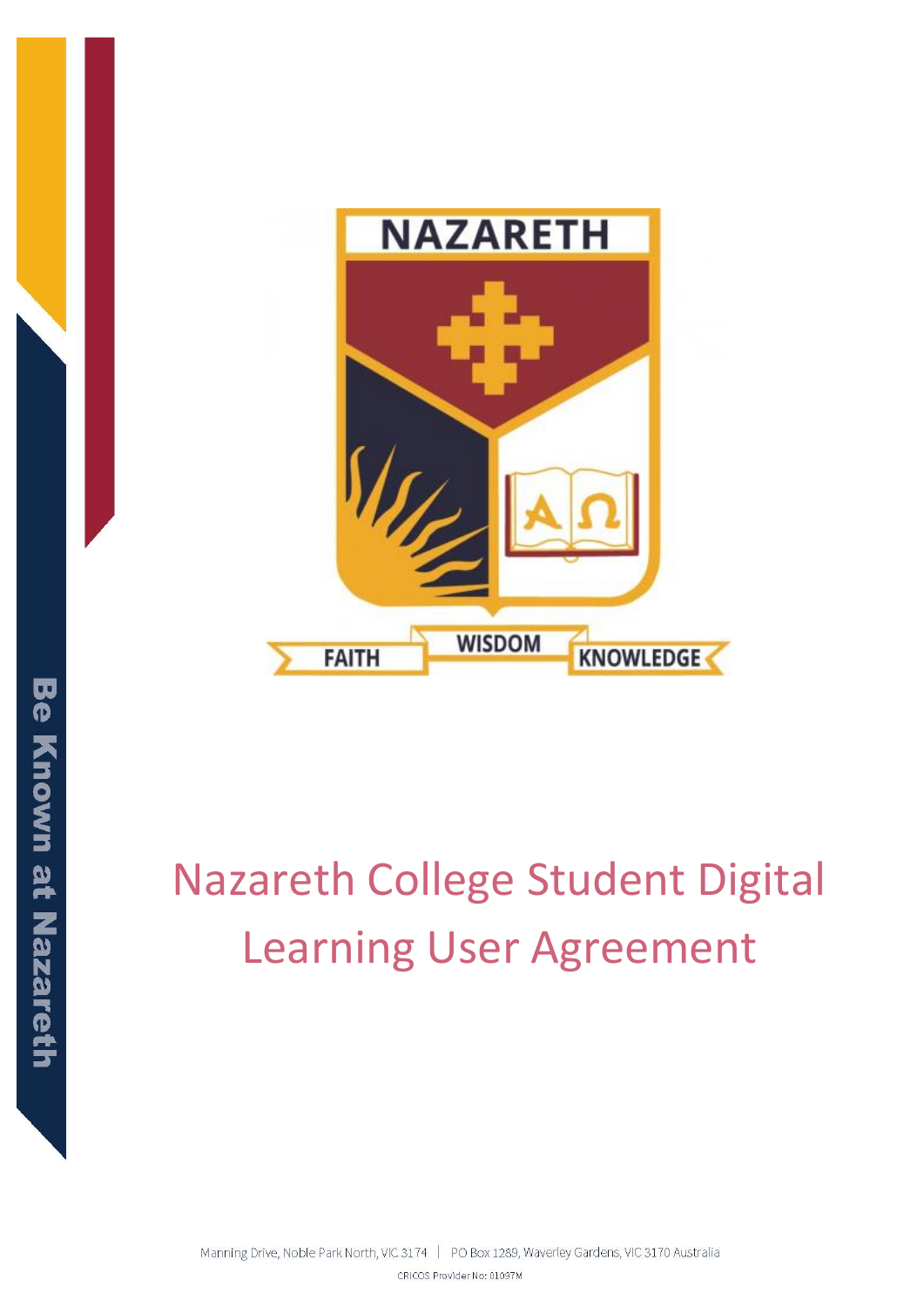# **Nazareth College Student Digital Learning User Agreement**

This document outlines the principles and practice of responsible use of digital devices for learning at Nazareth College (including, but not limited to: phones, **NAZARETH** iPads, tablets, laptops, computers, and social networks) and

explains what we expect at Nazareth College.

There are **three** sections

**Section 1** Responsible Use Explained **Section 2** Digital Citizenship Explained **Section 3** Responsible Use Agreement



# **Section 1 Responsible Use Explained**

As a Nazareth College student, I have responsibilities for

- 1. My own safety
- 2. My learning
- 3. Acting in a safe way toward others
- 4. Acting in an ethical way toward others
- 5. My own actions
- 6. My own equipment

#### **Code of conduct for Responsible Use of Electronic Devices in a school context**

This code is to establish the responsibilities a student has in a rapidly changing technological world, particularly in a school sanctioned 1:1 computing environment. This code recognises electronic equipment as part of the everyday learning and living process rather than an exception and seeks to see these devices in the school context.

In this document electronic devices refer to any device that is capable of the transfer of information or documents, including, but not limited to, computers, mobile devices and phones.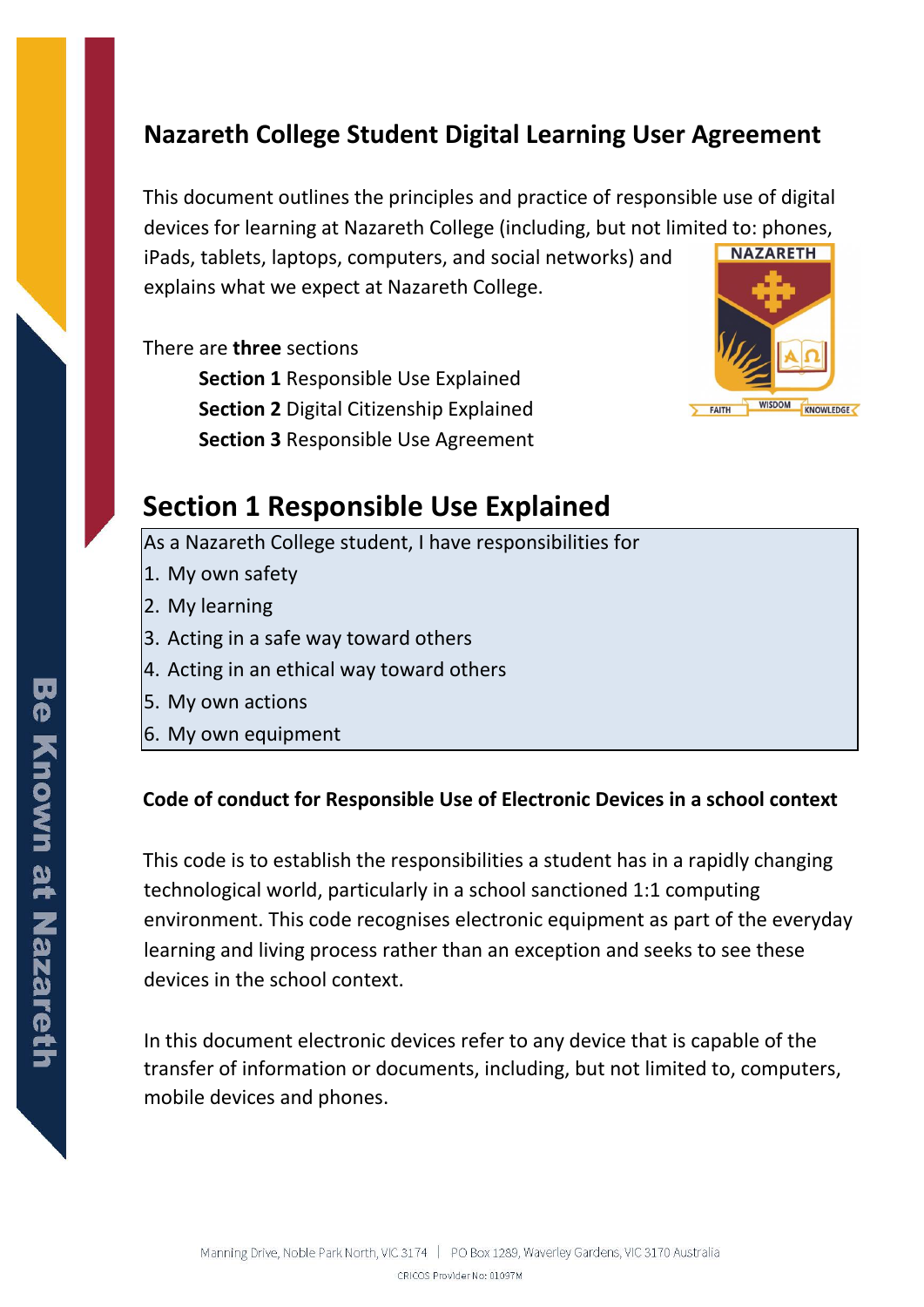This document replaces current policies relating to mobile phones and acceptable use of computers and the network.

Each of these responsibilities is explained below in principle and practice.

# **1. Responsibility for my own Safety**

To be a successful learner at Nazareth College I need to make sure that I do not compromise my safety, or act in any way that might risk my safety. This includes the way I use online resources and the way I keep my equipment secure.

#### *In practice*

I must use the learning management software and systems to ensure that I learn and not for other purposes that might be distracting or damaging.

I use the Internet at Nazareth College for learning and communication about learning. I use the Internet in other places in a way that protects my identity and reputation.

At school I use my phone only in exceptional circumstances (by going to Student Services).

In public places I ensure that I do not draw undue attention to my electronic devices as this could endanger my safety.

#### **2. Responsibility for my own learning**

#### *Principle*

To be a successful learner at Nazareth College, I need to become independent. This means that I must take responsibility for what I have to do and ensure that I do it when it needs to be done.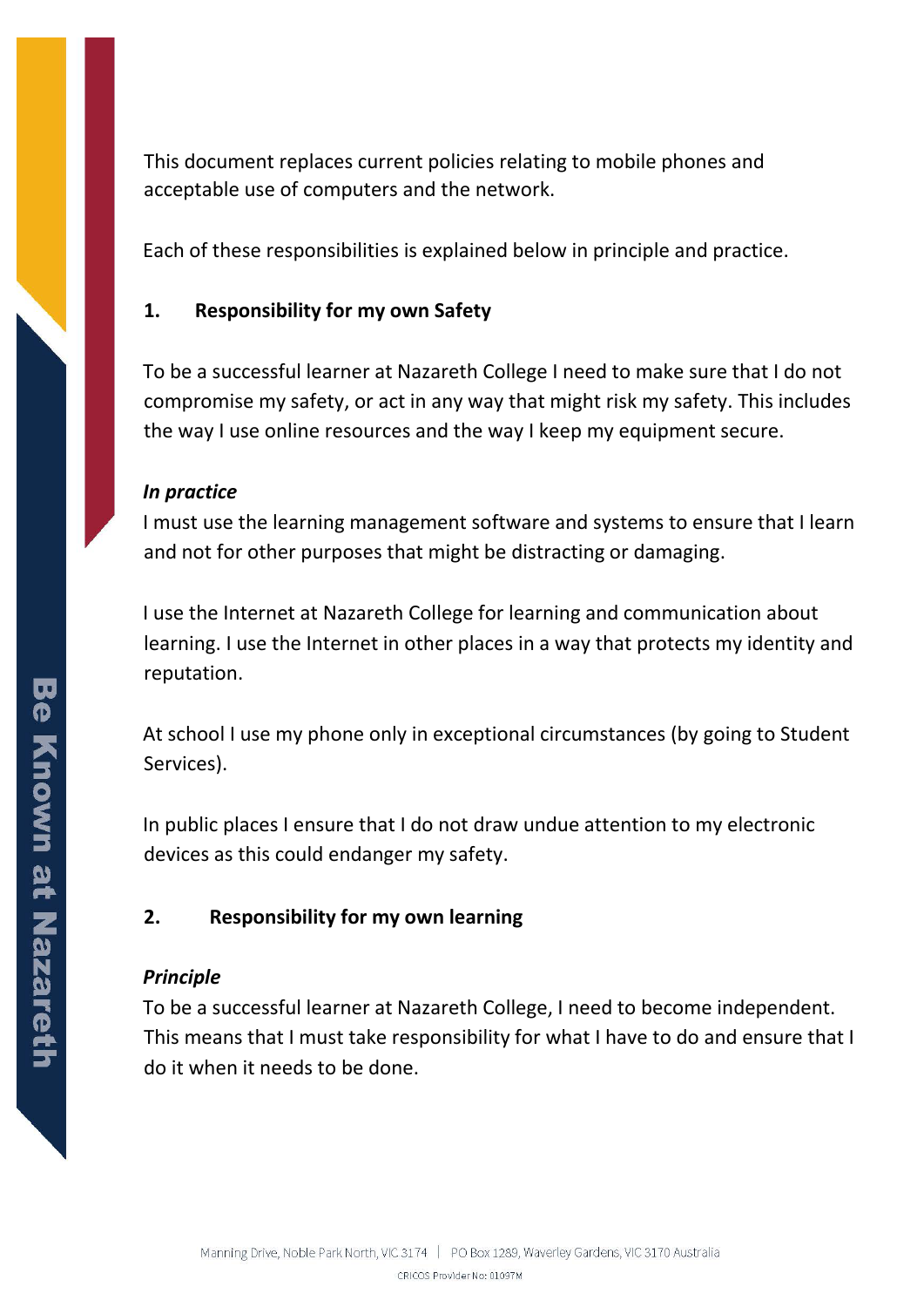#### *In practice*

I bring the right items for class, both technological and otherwise. My device is charged, I have the right uniform, resources and homework.

I understand the apps / programs and books on my device are my responsibility.

I come to class to learn. While there may be a range of electronic devices in any class, I will focus on them for learning.

I understand that it is my responsibility to back-up all my own work and that technology related excuses will not be accepted for late submission or nonsubmission of work.

# **3. Responsibility for acting in a safe way toward others**

I understand that Nazareth College is a community of people and I need to consider others' safety when I act. This includes their physical and emotional safety.

# *In practice*

I will respect the privacy of others. This includes students, parents and members of

Nazareth College staff. I will not use their work or post photos, videos, audio or information about them without their express written consent.

I understand that cyber bullying is the same as bullying and that it is emotionally harmful. I will not engage in cyberbullying. (More information about cyberbullying and how to respond to it is contained later in this document).

I recognise Nazareth College is determined to be a safe school. Any action that physically or emotionally threatens or humiliates another student is not acceptable, damages the learning the environment and will not be tolerated.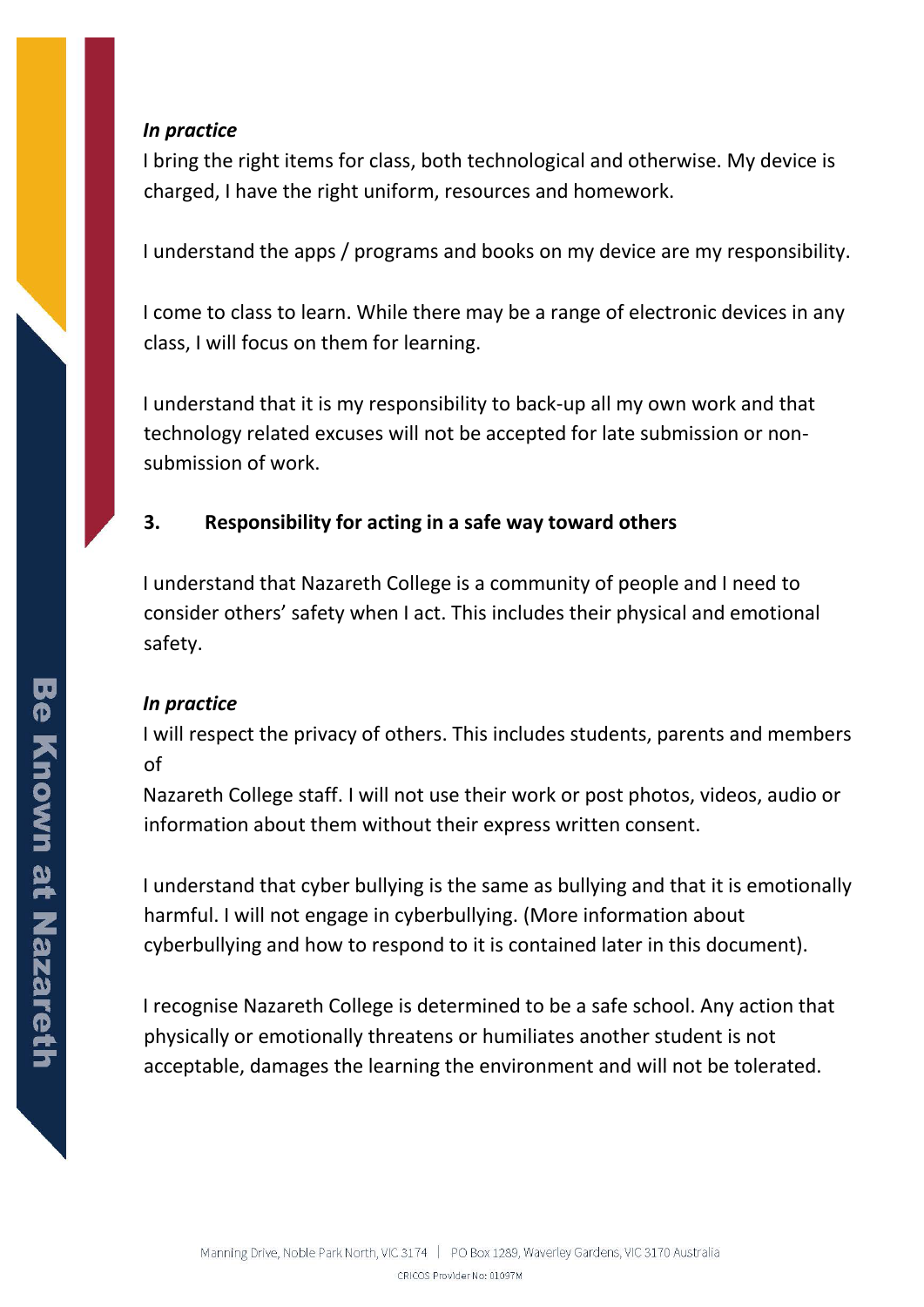# **4. Responsibility for acting in an ethical way towards others**

#### *Principle*

I understand that Nazareth College is a community of people and I need to consider others in the way I act, especially to ensure that I do not infringe on their rights in the pursuit of mine.

#### *In practice*

Work that I present as mine should be mine. This includes work that might be downloaded or copied. Gaining academic credit for work I have not done is not an acceptable practice and it damages my learning. This is called plagiarism and it is not acceptable.

School resources in the library, sports field, network, and classroom are for everyone's use. I should not monopolise these resources nor should I damage them. This includes physical and virtual damage.

# **5. Responsibility for my own actions**

At Nazareth College I must take responsibility for the things I do.

# *In practice*

If I am logged on to the network, then the activities conducted under that log on are my responsibility. It is important that I protect my identity including my password, my email address and my home drives. (At the end of this document is information on identity theft but in most cases at school this comes from sharing passwords rather than theft of them).

I understand that school is a social place where people interact. I realise that it is bad manners to talk on the phone or listen on my headphones when a friend or a member of staff is speaking to me.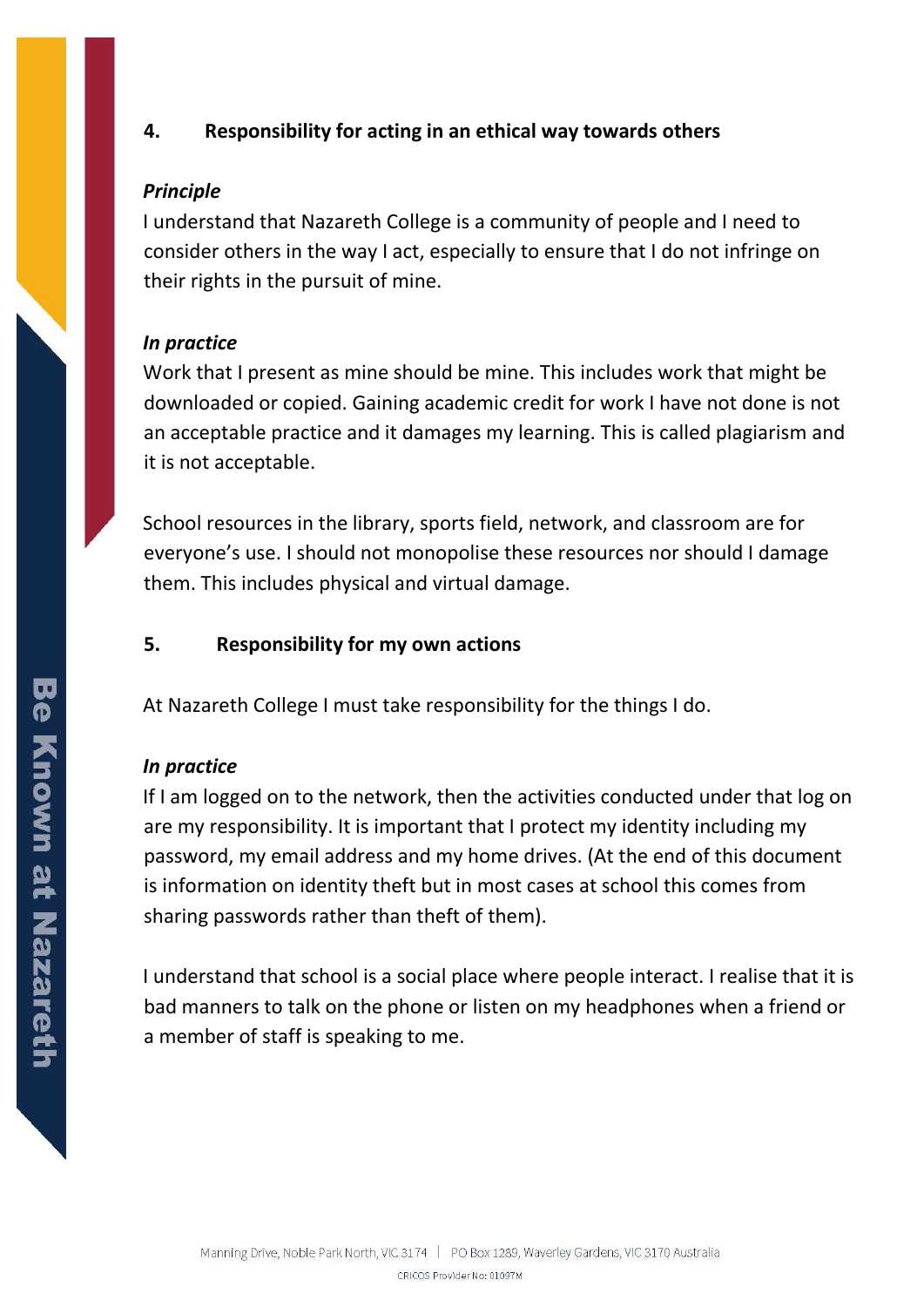# **6. Responsibility for my own equipment**

#### *Principle*

At Nazareth College it is my responsibility to maintain and protect my own equipment.

#### *In practice*

I recognise that my device should be brought to school fully charged each day and that it may not be charged in a classroom due to Occupational health and Safety issues.

I understand that I must back up my work in my College Google Drive and at home.

I understand that technical failure is no excuse for work not being finished or not submitted.

I understand that all costs and repairs to my personal device are my personal responsibility. I will keep a sturdy cover on my device at all times and ensure my name is clearly labelled on both the cover and on the device.

I will keep the operating system and College-required Apps current as updates become available. I will not remove, disable, or replace the apps installed by the college.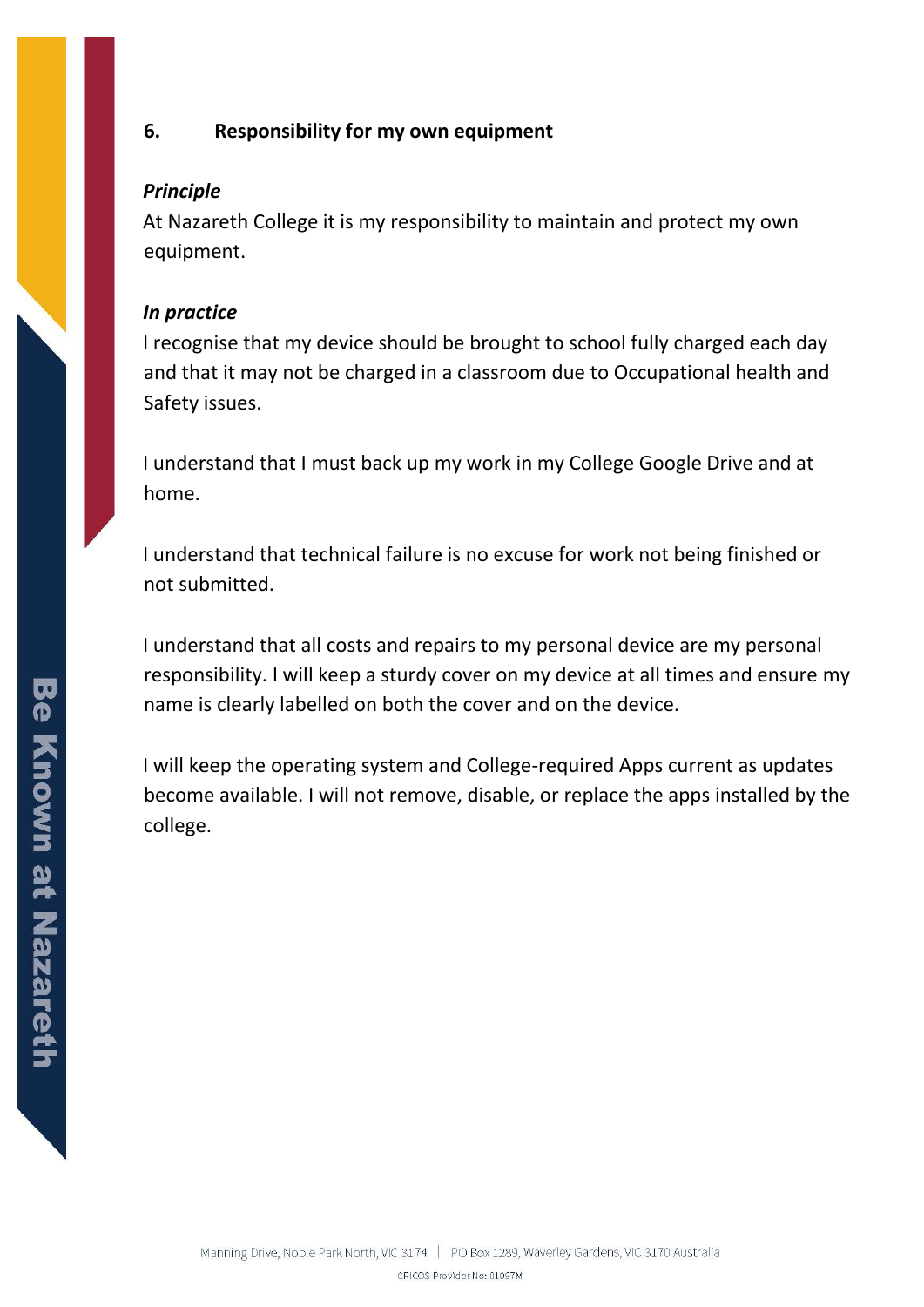# **Section 2 Digital Citizenship Explained**

This section deals with issues arising from new technology

- 1. My Digital Reputation
- 2. Cyberbullying
- 3. Identity theft

Knowing about some of the pitfalls of new technology and what to do when you encounter them is very important. This section uses the Australian Government's Cybersafety website to help define some issues and then tell you what to do if you meet them. All references are acknowledged and more information can be gained by clicking the links.

# **Digital reputation**

# *What is my digital reputation?*

Your digital reputation is defined by your behaviour in the online environment and by the content that you post about yourself and others.

Tagged photos, blog posts and social networking interactions will all shape how you are perceived by others online and offline.

A poor digital reputation can affect your friendships and relationships as well as your future job prospects.



What happens online can permanently affect you in the real world—so protect your digital reputation.

<https://www.esafety.gov.au/esafety-information/esafety-issues/digital-reputation>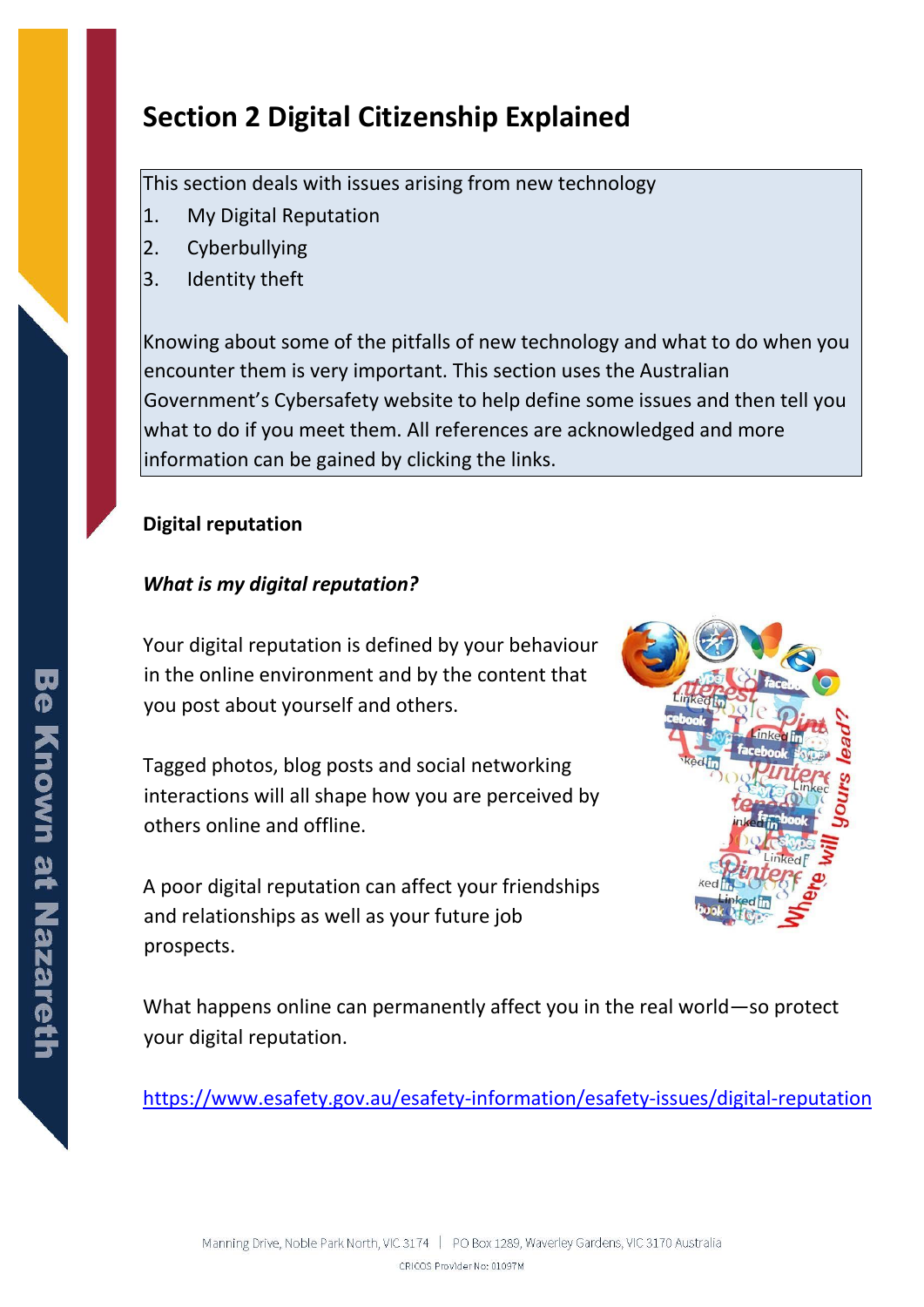#### *How do I protect my digital reputation?*

- Think before you post!
- Set your profile to private  $-$  and check every now and then to make sure the settings haven't changed.
- Keep an eye on photos tagged by your friends.

Remember, online information could be there forever. Your personal information may end up being seen by people you don't know, including potential employers.



# **Cyberbullying**

#### *What is it?*

Cyberbullying is using technology to deliberately and repeatedly bully someone else. It can happen to anyone, anytime, and can leave you feeling unsafe and alone.

Cyberbullying can include:

- abusive texts and emails
- posting unkind messages or images
- imitating others online
- excluding others online
- inappropriate image tagging

Remember, treat others as you would like to be treated when communicating online.

![](_page_7_Picture_16.jpeg)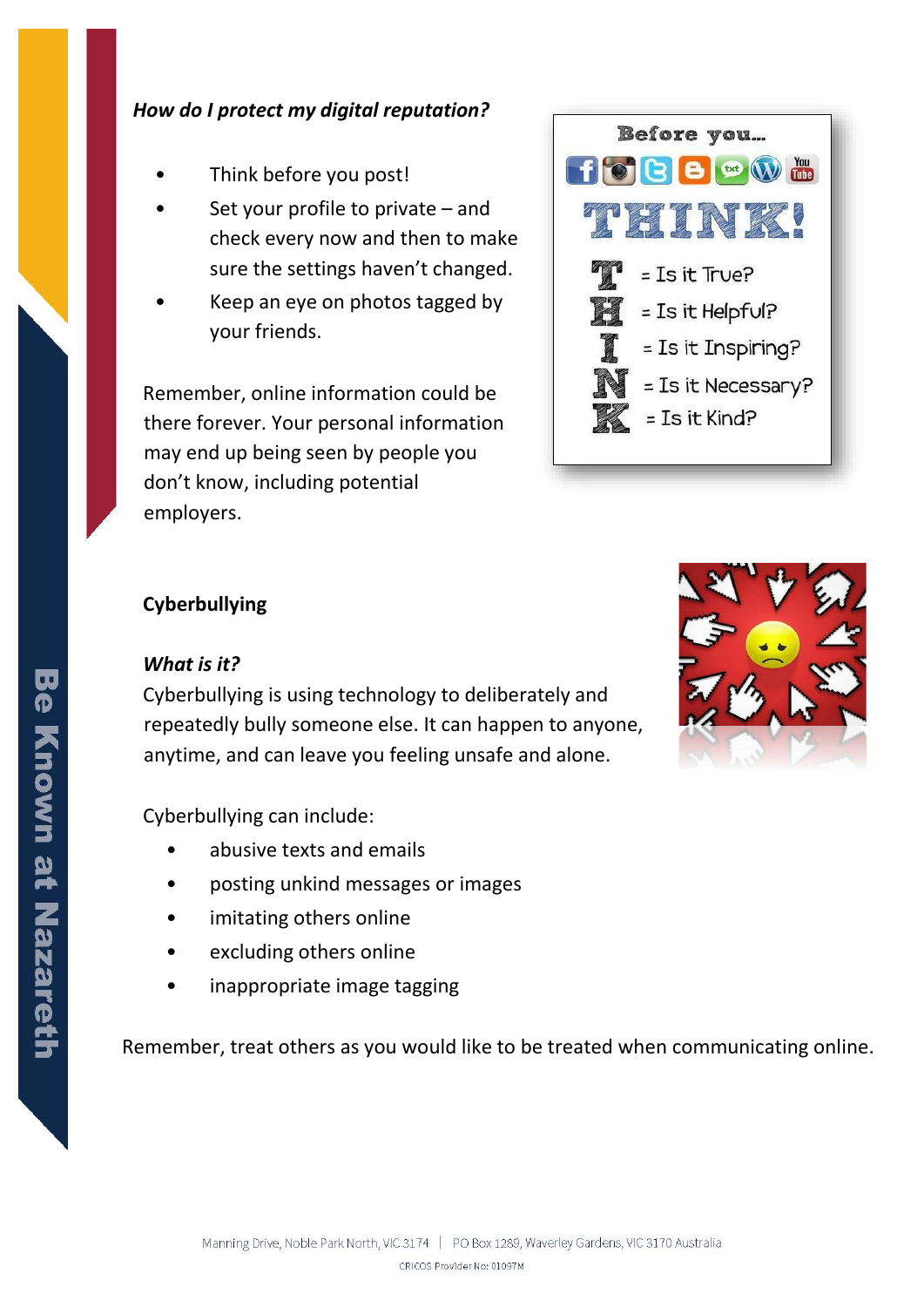# *How is cyberbullying different to face-to-face bullying?*

While cyberbullying is similar to face-to-face bullying it also differs in the following ways:

- it can give the person doing the bullying a sense of being anonymous
- it can occur 24/7 and be difficult to escape
- it is invasive and you can be targeted while at home
- it can have a large audience sent to groups or posted on a public forum
- it can be permanent

## *How do I deal with it?*

- Don't retaliate or respond.
- Block the person doing the bullying and change your privacy settings.
- Report it: click the 'report abuse' button.
- Collect the evidence keep mobile phone messages and print emails or social networking conversations.
- Talk to someone you trust, like a family member or friend.

Talking to your teachers or parents can make a difference.

# *What do you do if your friend is being bullied online?*

While it can be hard to know if your friends are being cyberbullied; if you see or know about cyberbullying happening to a friend:

- Don't forward messages or pictures. Though you may not have started it, you will become part of the cyberbullying cycle.
- Stand up and speak out tell a trusted adult.
- Support your friend and report the bullying.

<https://esafety.gov.au/esafety-information/esafety-issues/cyberbullying>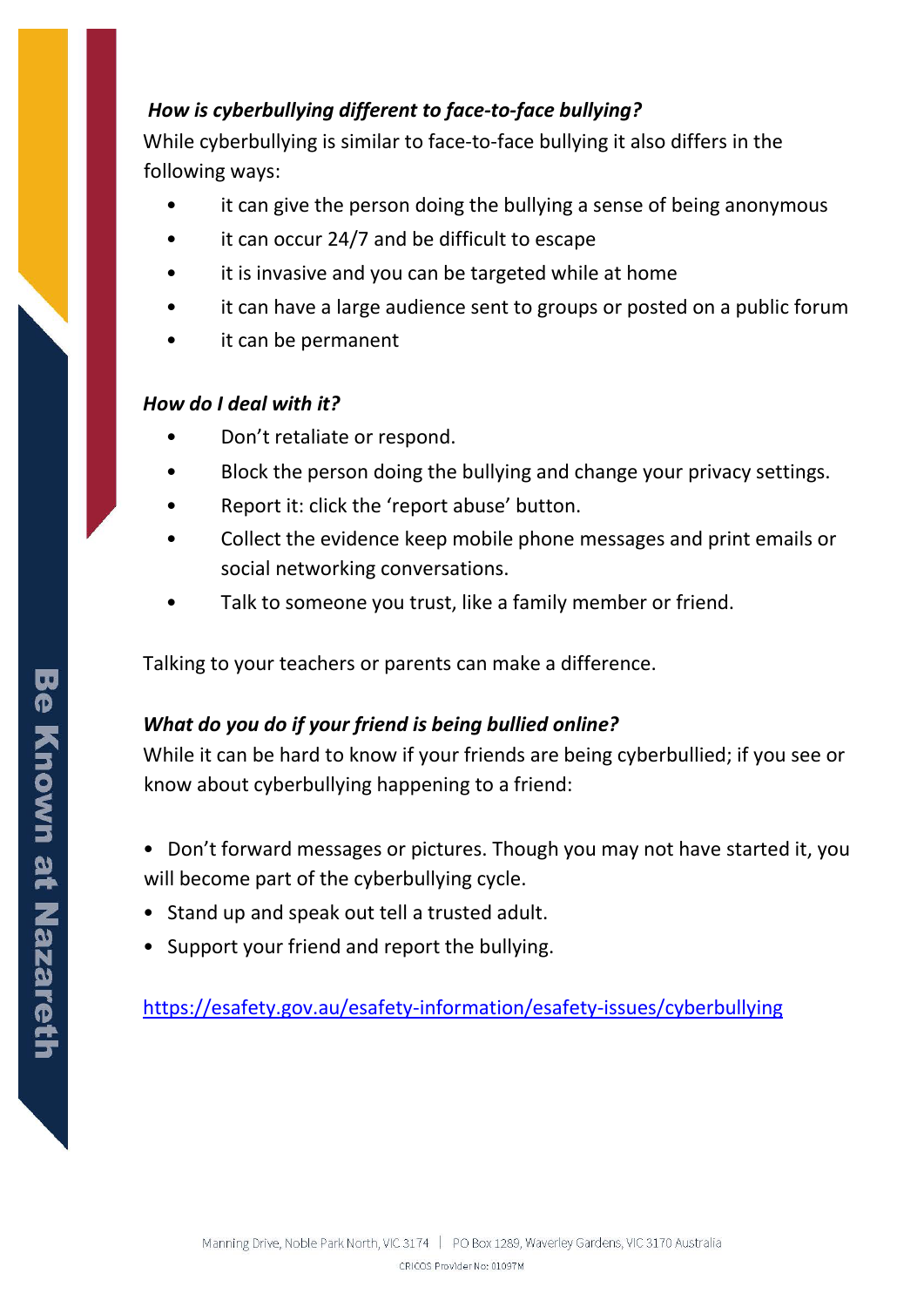![](_page_9_Picture_0.jpeg)

## **Identity theft**

# *What is identity theft?*

Identity theft is when your personal information is used without your knowledge or permission.

Personal information can be accessed from your computer or at a public computer terminal.

With sufficient information, criminals can use your information to:

- open bank accounts in your name
- apply for credit cards or loans in your name
- transfer money directly from your bank accounts
- impersonate you online on social networking sites

Identity theft can damage your chances of applying for loans and credit cards when you are older.

# *How do I avoid it?*

- Monitor your content if your profile has been hacked shut it down asap
- Use secure websites for online shopping and banking.
- Don't post personal information small pieces of personal data can be used to build a much bigger picture
- Change passwords password should be:
- o eight or more characters in length, preferably a mix of symbols, letters and numbers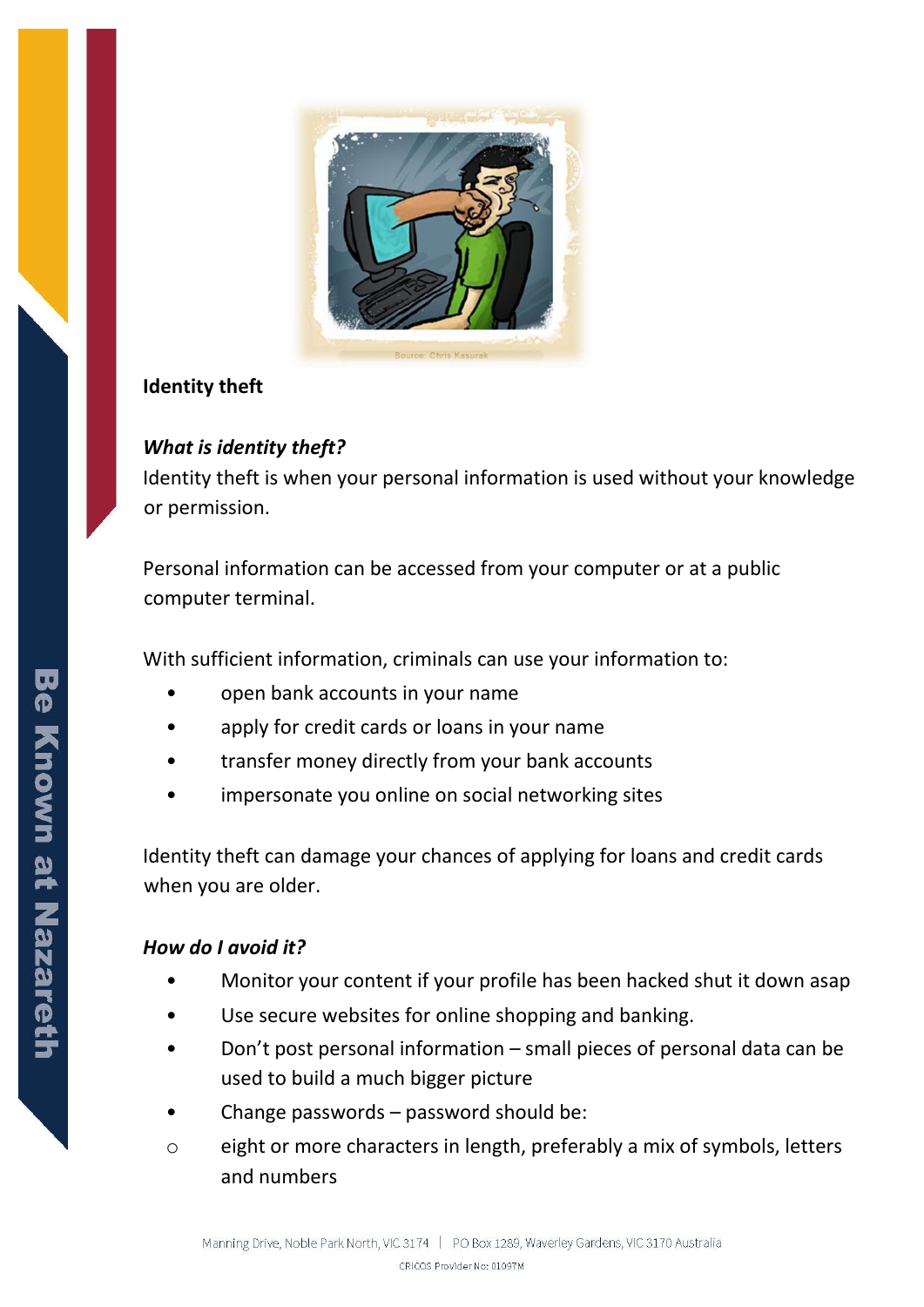- $\circ$  changed regularly  $\circ$  never shared.
- Don't get phished: don't respond to calls or emails from banks asking for passwords or other details. If the email asks you to click on a link, chances are it's a scam. If you receive a call from someone saying they're from the bank, hang up and call back on their publicly listed number to see if it's real.

[https://esafety.gov.au/esafety-information/esafety-issues/protecting-personal](https://esafety.gov.au/esafety-information/esafety-issues/protecting-personal-information)[information](https://esafety.gov.au/esafety-information/esafety-issues/protecting-personal-information)

# **Section 3 Responsible Use Agreement**

#### **THE AGREEMENT**

This part of the document explains what

1. Nazareth College recognises as unacceptable use.

2. If a student takes any of the actions listed, Nazareth College reserves the right to issue a sanction as part of the College Discipline Policy.

3. Agreement to this document is a condition of using the network and resources at Nazareth College.

4. These commitments have been developed with reference to social media terms of service, in particular Facebook, and so reflect community standards for network and internet access.

# **Use of Nazareth College resources: Emphasising Safety**

We do our best to keep the Nazareth College Network safe and functional, but we cannot guarantee it. We need your help to keep the Nazareth College network safe, which includes the following commitments by you. You need to agree to the following:

1. I will always bring my device fully charged and use both my personal device and any Nazareth College ICT equipment and resources for educational purposes only, and only under teacher supervision. I will not charge my device at school.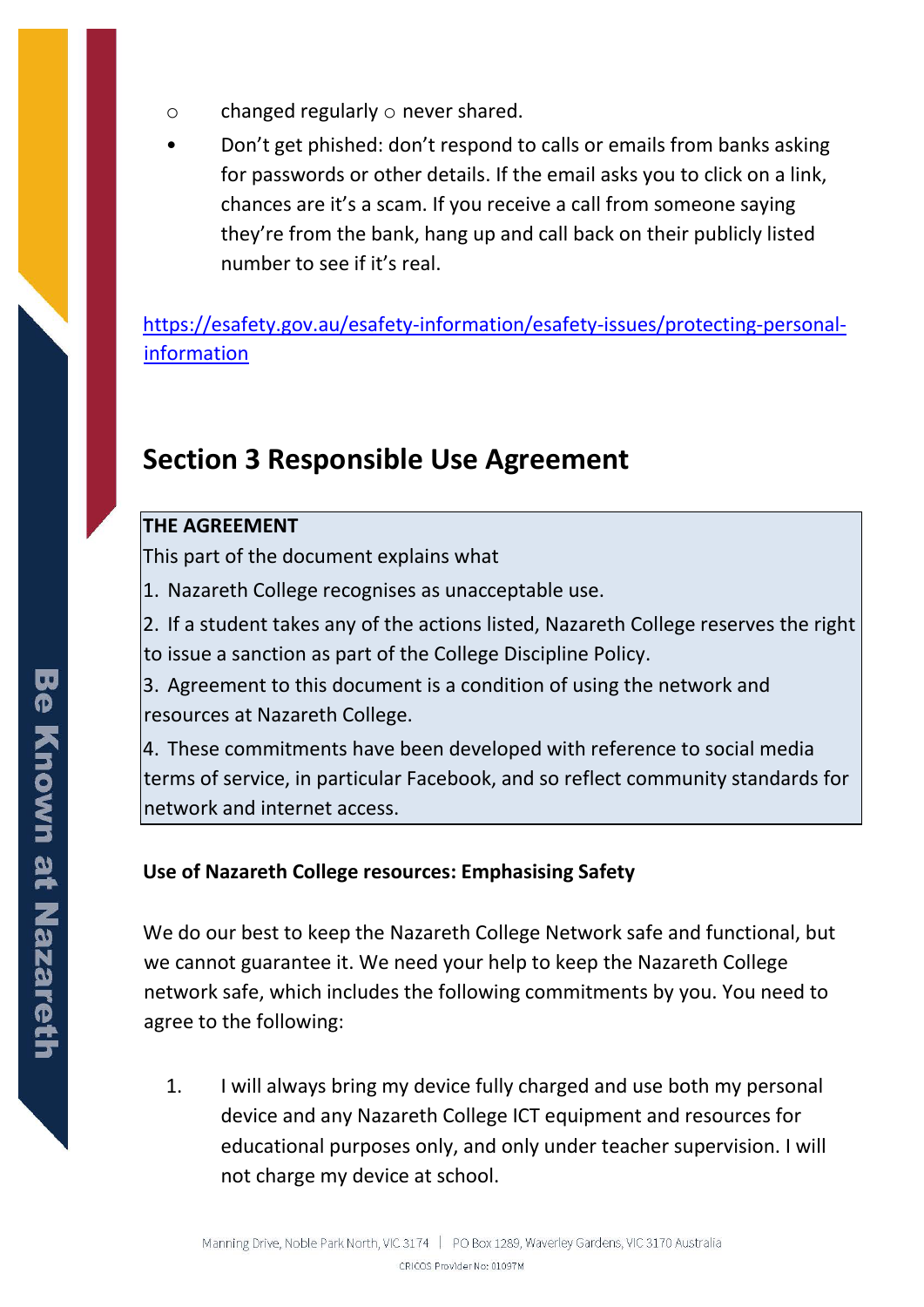- 2. I will not post unauthorised commercial communications (such as spam) on any Nazareth College resources.
- 3. I will not collect users' content or information, or otherwise access the Nazareth College network, using automated means (such as harvesting bots, robots, spiders, or scrapers).
- 4. I will not upload viruses or other malicious code. I will not "jailbreak" my device.
- 5. I will not solicit login information or access an account belonging to someone else.
- 6. I will not compromise the privacy of another user by posting comments, photographs, video, audio, recording or text that is about that user without express consent from the user.
- 7. I will not bully, intimidate, or harass any user.
- 8. I will not post content that: is rude, profane, hate speech, threatening, or pornographic; incites violence; or contains nudity or graphic or gratuitous violence.
- 9. I will observe copyright rules by respecting the information, ideas and artistic works of others. I will acknowledge the author or publisher of information from the Internet and I will not claim the work as my own.
- 10. I will not develop or operate a third-party application containing alcohol-related, dating or other mature content (including advertisements).
- 11. I will not use the Nazareth College network to do anything unlawful, misleading, malicious, or discriminatory.